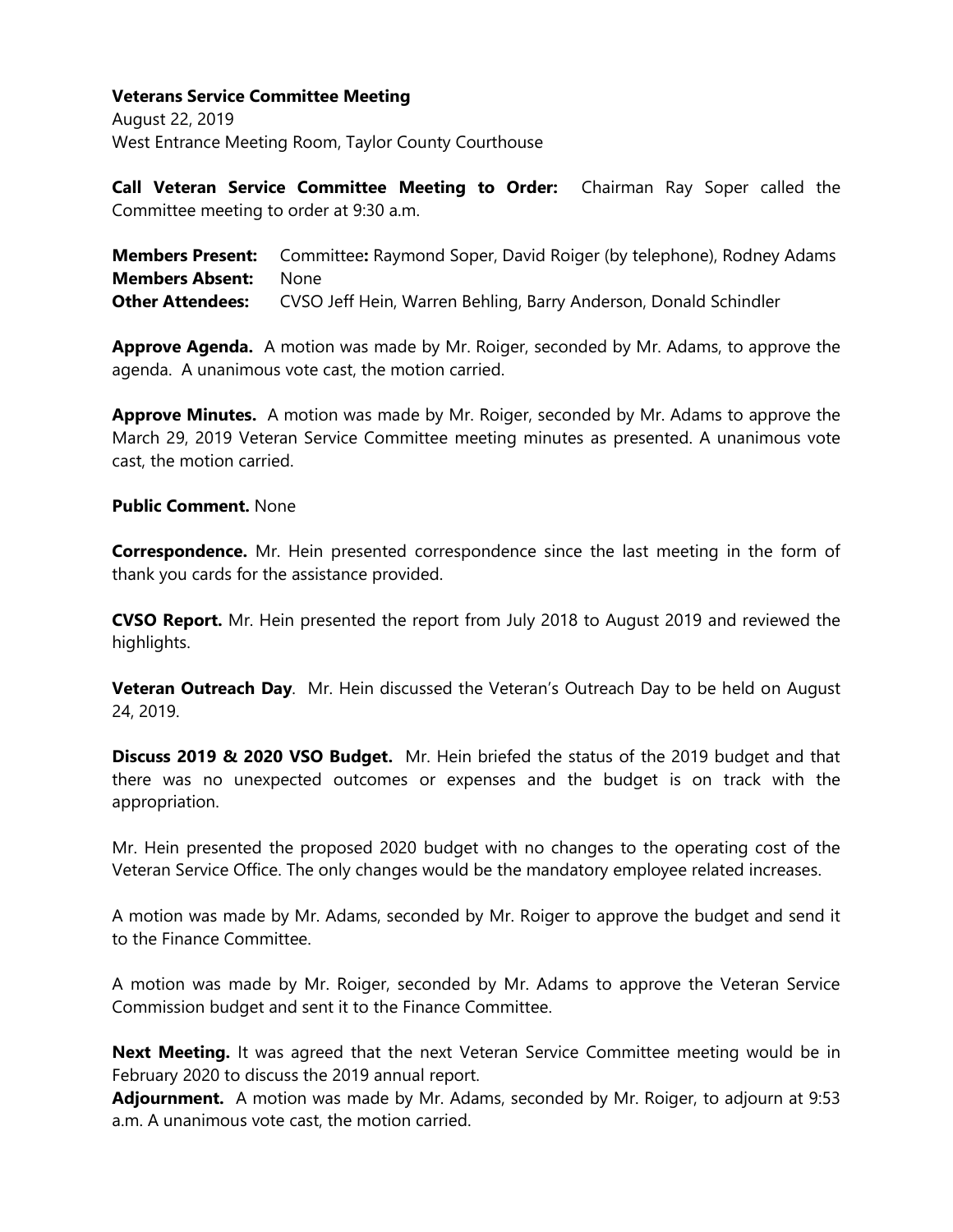**Secretary:** Jeff Hein